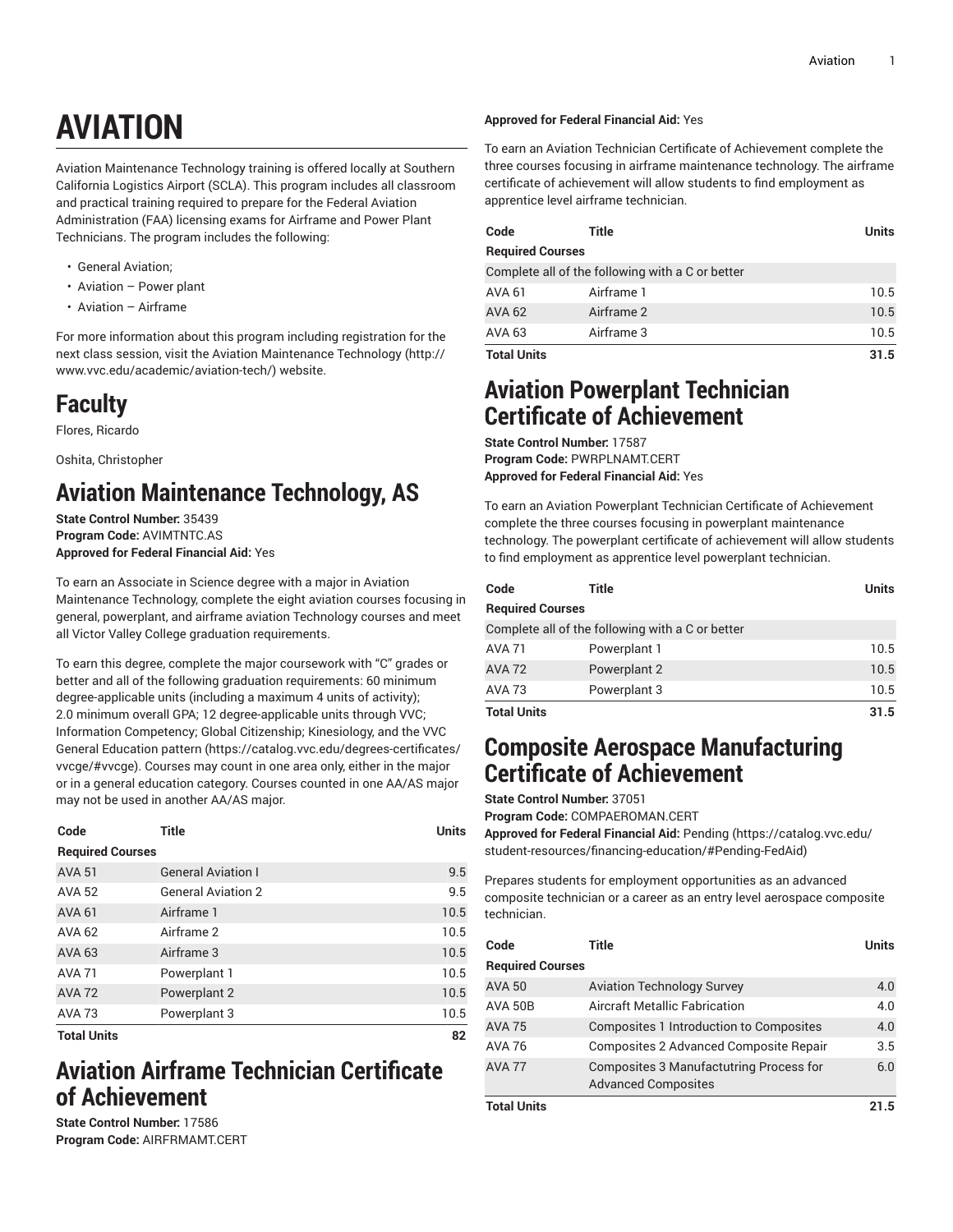# **General Aircraft Maintenance Technician Certificate of Achievement**

**State Control Number:** 35957

**Program Code:** GENAVMT.CERT

**Approved for Federal Financial Aid:** [Pending](https://catalog.vvc.edu/student-resources/financing-education/#Pending-FedAid) ([https://catalog.vvc.edu/](https://catalog.vvc.edu/student-resources/financing-education/#Pending-FedAid) [student-resources/financing-education/#Pending-FedAid\)](https://catalog.vvc.edu/student-resources/financing-education/#Pending-FedAid)

To earn a General Aircraft Maintenance Technician Certificate of Achievement complete the three courses focusing in general aviation maintenance technology. The General Aviation Maintenance Certificate will allow students to find employment as apprentice level technician.

| Code                    | Title                     | <b>Units</b> |
|-------------------------|---------------------------|--------------|
| <b>Required Courses</b> |                           |              |
| AVA 51                  | <b>General Aviation I</b> | 9.5          |
| AVA 52                  | <b>General Aviation 2</b> | 9.5          |
| <b>Total Units</b>      |                           | 19           |

# **Aviation Courses**

#### **AVA 01 Studies in Aircraft Maintenance Technology (0.0 Units)**

Studies in Aircraft Maintenance ce Technology course serves as the remedial course designed to allow aviation students an opportunity to reconcile missed lecture and lab assignments and hours required by the current VVC SCLA Operations Manual and CFR 14 FAR 147 App. A,B,C,D. Lab Hours: 162.0

Transfer: Not transferable

#### **AVA 50 Aviation Technology Survey (4.0 Units)**

This course is designed to allow interested students the ability to explore aviation maintenance career pathways. This course will focus on principles and practices of modern aircraft maintenance technology. Lecture Hours: 54.0; Lab Hours: 54.0

Transfer: Not transferable

#### **AVA 50B Aircraft Metallic Fabrication (4.0 Units)**

This course will provide students with the techniques and procedures necessary for fabricating metallic aircraft structures. Upon completion of this course students will will have practical knowledge and skill sets in the following areas: Types of aircraft structures and applications. Setting up - using sheet metal shop equipment (Box Brakes - Shears - Slip Formers etc). Reading and applying Metal - Composite Blueprints. Sheet Metal Fabrication practices - Drilling operations. Aircraft Fastener installation - removal practices.

Prerequisite(s): AVA 50, Minimum grade C Lecture Hours: 54.0; Lab Hours: 54.0 Transfer: Not transferable

#### **AVA 51 General Aviation I (9.5 Units)**

This course is designed to prepare students for a career in aviation maintenance technology. Topics include math, basic electricity, basic physics, fluid lines and fittings and materials and processes. Lecture Hours: 135.0; Lab Hours: 108.0 Transfer: Not transferable

#### **AVA 52 General Aviation 2 (9.5 Units)**

This course is designed to prepare students for a career in aviation maintenance technology. Topics include maintenance and ground operations.

Prerequisite(s): AVA 51, Minimum grade C Lecture Hours: 135.0; Lab Hours: 108.0 Transfer: Not transferable

#### **AVA 61 Airframe 1 (10.5 Units)**

This course is designed to prepare students for a career in aviation maintenance technology. Topics include aircraft materials, coverings and finishes, inspection, assembly and rigging and welding. Prerequisite(s): AVA 51 and AVA 52, Minimum grade C Lecture Hours: 144.0; Lab Hours: 135.0 Transfer: Not transferable

#### **AVA 62 Airframe 2 (10.5 Units)**

This course is designed to prepare students for a career in aviation maintenance technology. Topics include aircraft electrical, positioning,warning, ice, rain control, and fire protection systems. Prerequisite(s): AVA 51 and AVA 52, Minimum grade C Lecture Hours: 144.0; Lab Hours: 135.0 Transfer: Not transferable

#### **AVA 63 Airframe 3 (10.5 Units)**

This course is designed to prepare students for a career in aviation maintenance technology. Topic includes safety systems, aircraft electrical systems, positioning and warning systems, ice and rain control systems, and fire protection systems. Prerequisite(s): AVA 51 and AVA 52, Minimum grade C Lecture Hours: 144.0; Lab Hours: 135.0 Transfer: Not transferable

#### **AVA 71 Powerplant 1 (10.5 Units)**

This course is designed to prepare students for a career in aviation maintenance technology. Topics include reciprocating engines, turbine engines, and engine inspection. Prerequisite(s): AVA 51 and AVA 52, Minimum grade C Lecture Hours: 144.0; Lab Hours: 135.0 Transfer: Not transferable

#### **AVA 72 Powerplant 2 (10.5 Units)**

This course is designed to prepare students for a career in aviation maintenance technology. Topics include induction and engine airflow systems, engine exhaust and reverser systems, and propellers. Prerequisite(s): AVA 51 and AVA 52, Minimum grade C Lecture Hours: 144.0; Lab Hours: 135.0 Transfer: Not transferable

#### **AVA 73 Powerplant 3 (10.5 Units)**

This course is designed to prepare students for a career in aviation maintenance technology. Topics include instrument, electrical, ignition, starting, and fuel systems. Prerequisite(s): AVA 51 and AVA 52, Minimum grade C Lecture Hours: 144.0; Lab Hours: 135.0 Transfer: Not transferable

#### **AVA 74 Aviation Technology Capstone Course (4.0 Units)**

This course is designed to prepare students for FAA licensure testing. Topics include a review of general, airframe, and power plant curricula. Lecture Hours: 54.0; Lab Hours: 54.0 Transfer: Not transferable

#### **AVA 75 Composites 1 Introduction to Composites (4.0 Units)**

Introduction into Advanced Aerospace Composite Manufacturing and Repair Processes. This introductory course instructs students how to understand the practical applications of composite materials. Prerequisite(s): AVA 50B, Minimum grade C Lecture Hours: 54.0; Lab Hours: 54.0 Transfer: Not transferable